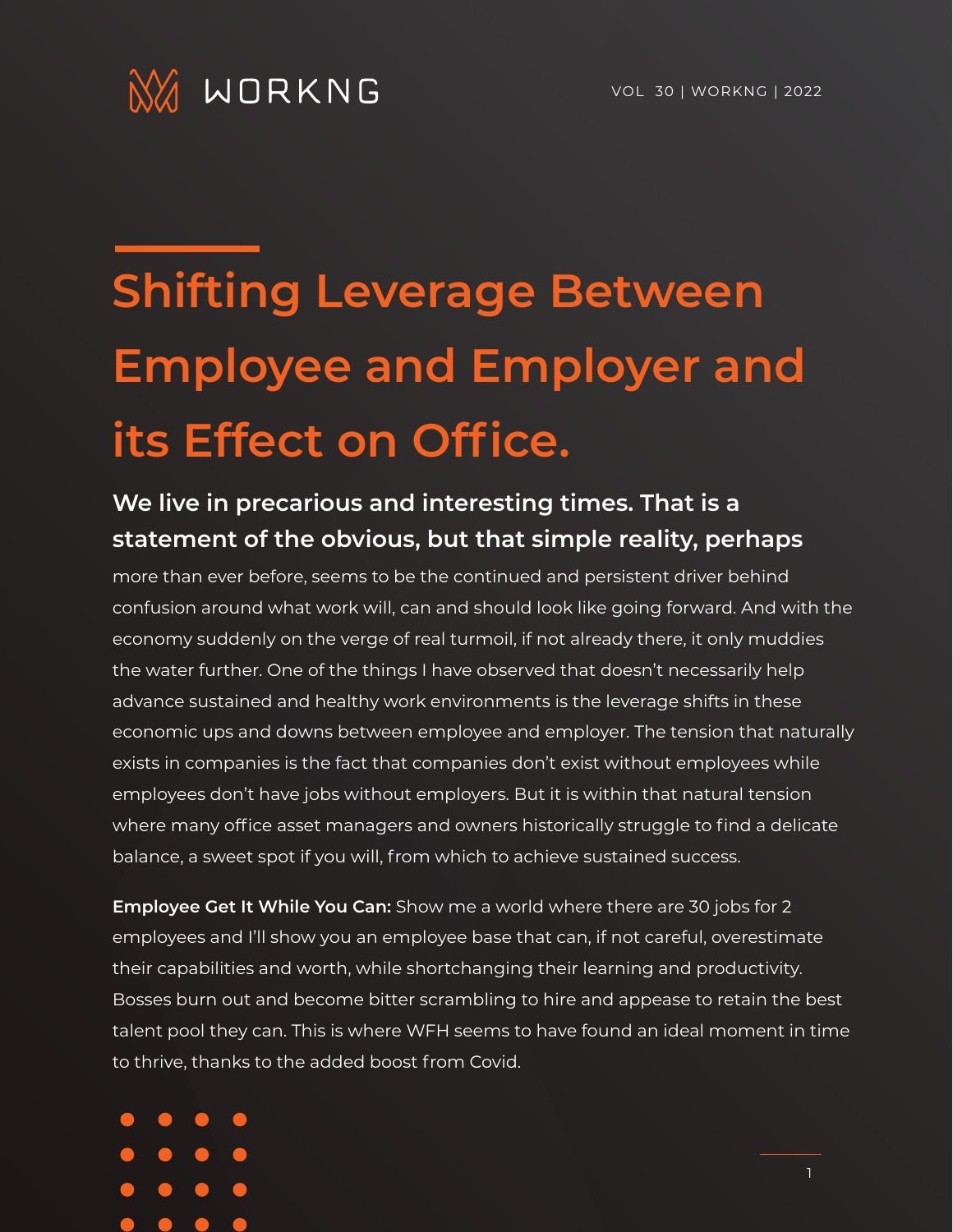



Rather than truly seek a solid solution to make it work, employers have gritted it out and said, "some productivity is better than none" while employees have said, "I've dreamed about this my whole career… let's make the most of it while it lasts."



**Employer Make It While You Can:** Show me a world with 30 employees and 2 jobs, and I'll show you an employee who, while not happy inside necessarily, is extremely compliant just to keep a job that 28 others will gladly take if they walk away. However, employers in this moment, if not careful, can view people as mere tools necessary to accomplish tasks. Times are generally tough and thoughts around employee growth, training, and environments are at risk to be shortchanged. Office leases are structured with the best economic terms in mind first and foremost which inevitably leads to several employee-centric offering casualties. Because the economic terms are so devastating to the owner, the only solution to salvage an acceptable NER is to extend the term as long as possible to minimize the damage. This only prolongs and locks-in the subpar environment for the employee.



**The Needed New Office Posture:** In the sales world, there is an analogy of "hunter" and "catcher" to describe the two approaches to securing new business. In this whipsaw world described above, owners and operators of Office have played the role of desperate catcher in trying to assemble assets that reflected the group with the upper hand. The employee-heavy world gets more coffee kiosks and pickleball courts while the employer-heavy world gets more conference rooms and higher parking ratios. With both sides in a bit of a confused state today, it's time for owners and operators to take on the hunter role and lead the solution set that works for both groups and is more resilient to market shifts. Create spaces and services that make for more satisfied and fulfilled employees while simultaneously and naturally making them more efficient and productive for their employers.